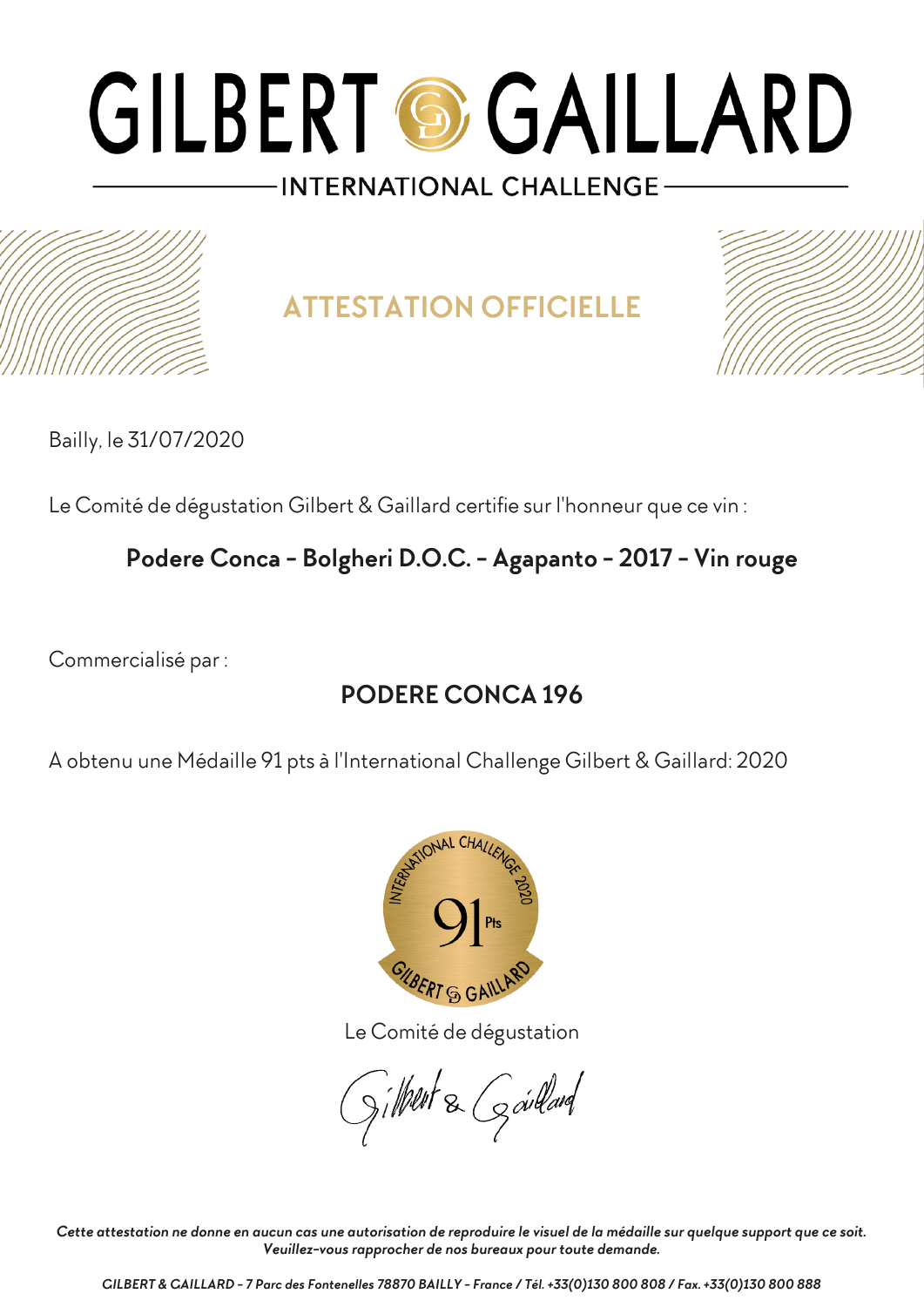

# **OFFICIAL CERTIFICATE**



Bailly, 2020-07-31

The Gilbert & Gaillard tasting panel hereby certifies that the following wine :

### **Podere Conca - Bolgheri D.O.C. - Agapanto - 2017 - Vin rouge**

Marketed by :

### **PODERE CONCA 196**

Was awarded a 91 pts Medal at the Gilbert & Gaillard International Challenge: 2020



The Tasting Panel

Jilkut & Gardard

*Under no circumstances does this certificate provide permission to reproduce the medal visual on any media whatsoever. Please contact our offices for any requests.*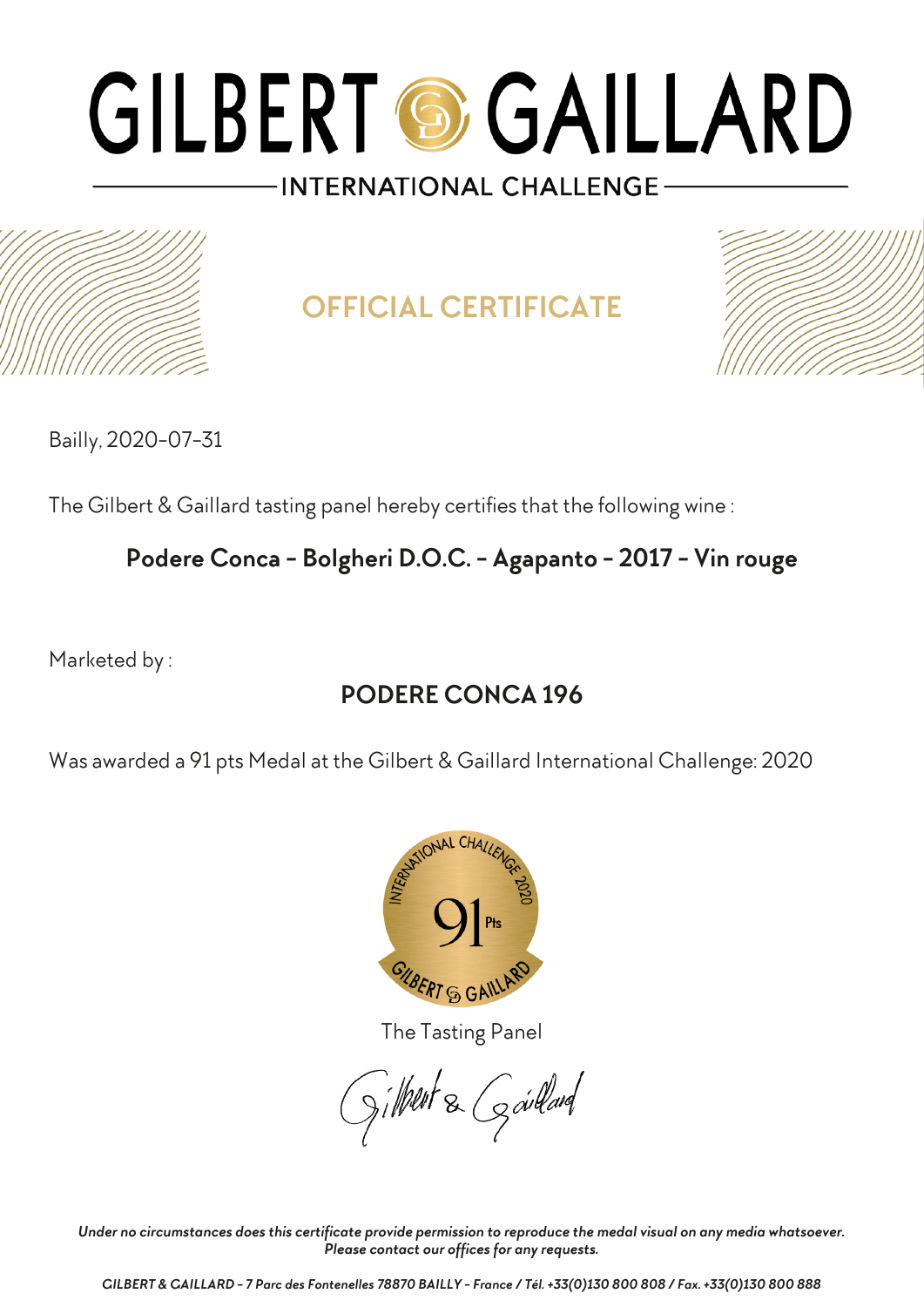## **INFORME OFICIAL**



Bailly, a 31/07/2020

El comité de cata Gilbert & Gaillard certifica que el vino :

**Podere Conca - Bolgheri D.O.C. - Agapanto - 2017 - Vin rouge**

Comercializado por :

### **PODERE CONCA 196**

Ha obtenido una Medalla 91 pts en el International Challenge Gilbert & Gaillard: 2020



El Comité de Cata

Jilkut & Gardard

*Under no circumstances does this certificate provide permission to reproduce the medal visual on any media whatsoever. Please contact our offices for any requests.*